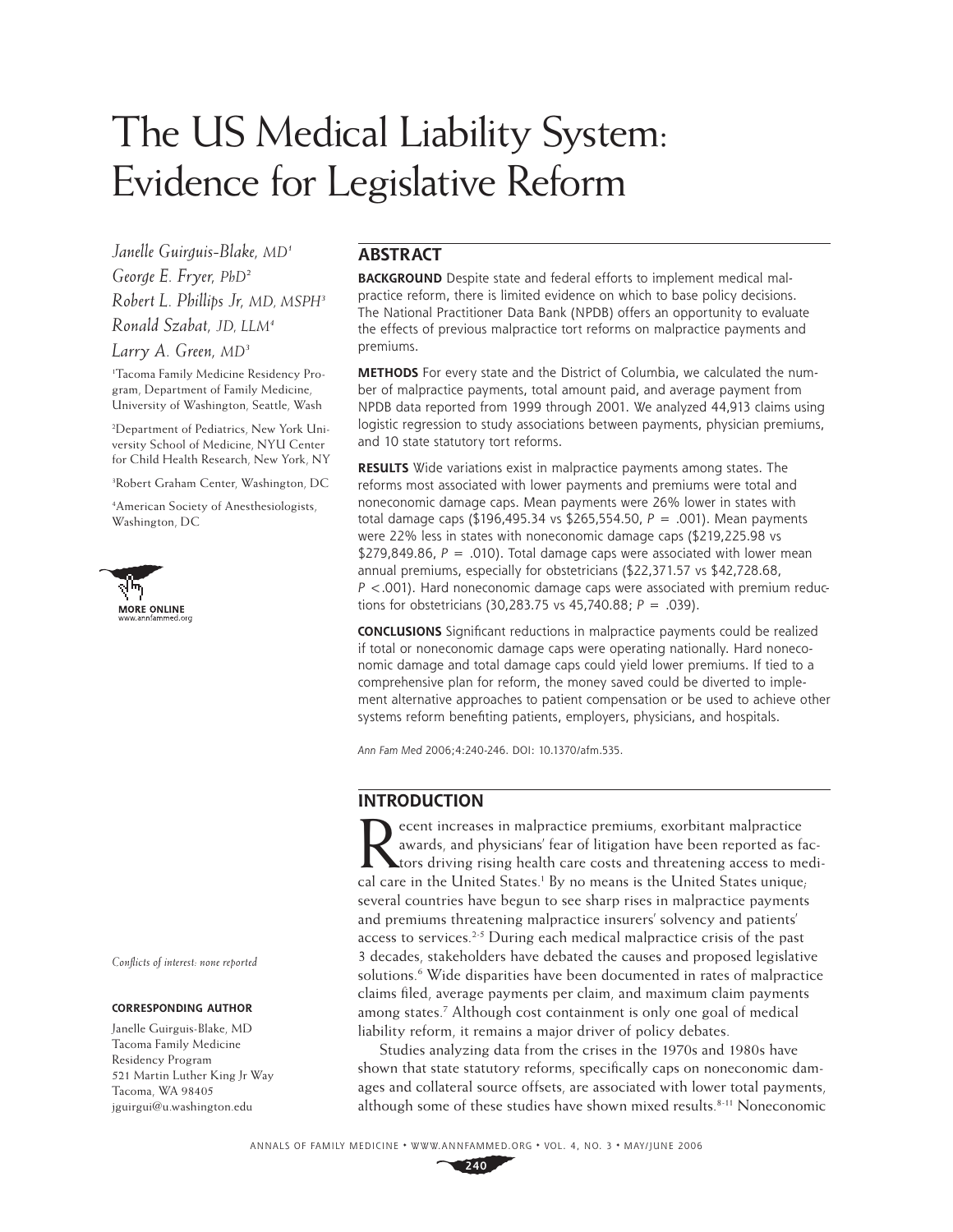damage caps and limitations on time to file suits have been associated with lower malpractice premiums.<sup>12</sup> Most studies were conducted more than a decade ago, however, and were limited to samples of insurance companies. Given contemporary medical liability concerns, it is important to learn from recent experience and use more complete data to assess the associated effects of state tort reform on the state malpractice payment and premium variability that frame our current crisis.

We analyzed all payments made to settle claims or satisfy malpractice judgments on behalf of physicians in the United States for the years 1999 through 2001 as reported to the National Practitioner Data Bank (NPDB). These dates were chosen because many states instituted reforms in the mid-1990s, and we sought to capture subsequent claims data taking into account delays in data reporting, as well as lags in application of these reforms (eg, possible delays because of appeals). We also sought to capture a period after the first wave of reforms but before the second wave of reforms that occurred after 2001. We evaluated malpractice payments and medical liability premiums in relation to 10 common state tort statutes that originally were intended to curb claims. We also assessed the potential direct economic impact of implementing effective statutory reforms nationwide.

## **METHODS**

In 1986 Congress enacted legislation to create the NPDB as a repository of medical malpractice payments and adverse actions related to limitations on licensure, clinical privileges, professional society membership, and participation in federal programs.<sup>13</sup> According to this legislation, malpractice carriers, hospitals, professional societies, and state licensing boards are mandated to report to the NPDB all malpractice payments made to settle claims or satisfy judgments against individual nurses, dentists, and physicians. The original intent of the databank was to improve health care by encouraging licensing boards, health care facilities, and professional societies not only to identify and discipline those who provide incompetent care, but also to limit the ability of those clinicians to change locations without making known any previous medical malpractice payment and adverse action history.<sup>14</sup>

We analyzed the 44,913 paid medical malpractice claims reported on behalf of physicians to the NPDB between January 1999 and December 2001 (public use data files). To standardize these total claims for numbers of physicians and people in each state, we used information from the 2000 American Medical Association (AMA) Physician Masterfile<sup>15</sup> and the 2000 US Decennial Census.16 We calculated the reported

number of medical malpractice payments, total dollar amount payments, mean dollar amount per payment, payments per 1,000 practicing physicians, and payments per 100,000 population. The payments were divided by the number of practicing physicians based on the state in which the physicians practiced. Likewise, we standardized payment amount by state population to provide an estimate of payments per person living in each state. State statutes were assessed as of January 1999 and were obtained from the AMA,<sup>17</sup> Physician Insurers of Association of America,<sup>18</sup> and American Tort Reform Association.<sup>19</sup> We developed a coding scheme to categorize each state and the District of Columbia by the presence or absence of specific malpractice statutory reform. Two teams (one team included an attorney) independently coded state tort reform statutes, and the teams decided on the final coding by consensus.

Bivariate analysis was performed to study associations between malpractice payment rates/payments and physician liability premiums (dependent variables) and 10 common state tort reform statutes (independent variables). These state statutory reforms included total damage caps, noneconomic damage caps, joint liability reform, attorney fee caps, mandatory arbitration, excess coverage funds, permitted periodic payments, collateral source reform, certificate of merit requirements, and statute of limitations. Total damage caps are limits on total damages, which include economic damages (ie, medical bills, lost income, direct cost of injury) and noneconomic damages (ie, caps for "pain and suffering"). "Hard" noneconomic damage caps are those without any exceptions; "soft" noneconomic damage caps are those with exceptions (including adjustment for inflation, exceptions for particular injuries). (Supplemental Appendix 1, available onlineonly at http://www.annfammed.org/cgi/content/ full/4/3/240/DC1, displays a complete list of statute definitions.) Because total damage caps showed a consistent and strong relationship across multiple payment characteristics, we controlled for the presence of total damage caps for all statutes that showed significant associations across one or more payment characteristics. We performed a multivariate analysis (with regression equations using each variable individually and then using all variables in combination); this multivariate analysis did not add further explanation to our model of the association between caps, payments, and premiums. Statute variables (other than total and noneconomic damage caps) did not obscure the effects of caps, nor did they add explanation to the model. We therefore report results from the bivariate analysis. We used the source for state medical premium information commonly cited by US General Accounting Office

ANNALS OF FAMILY MEDICINE ✦ WWW.ANNFAMMED.ORG ✦ VOL. 4, NO. 3 ✦ MAY/JUNE 2006

**241**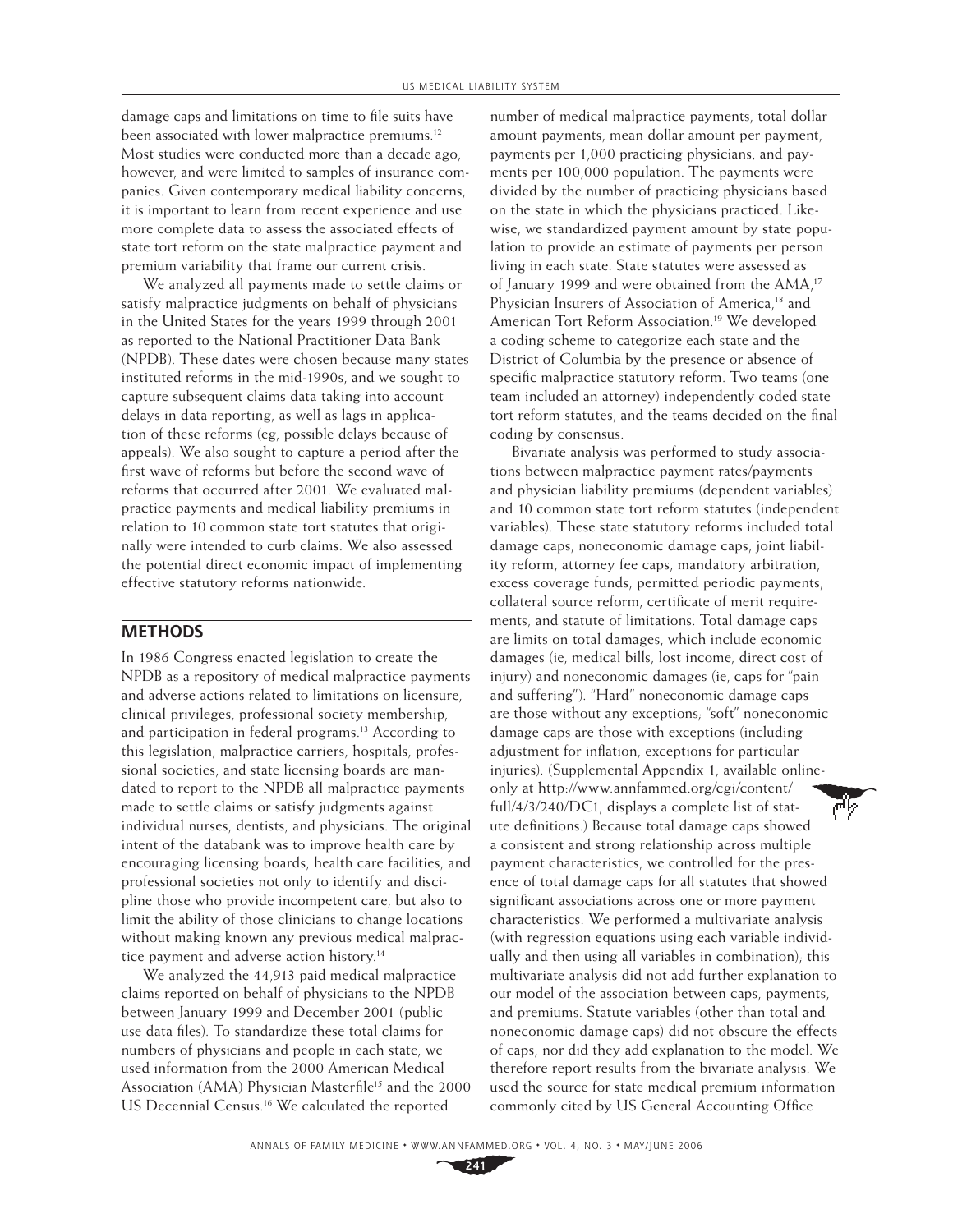and US Congressional Budget Office and extracted annual premiums for 3 specialties for which information was available: internal medicine, obstetrics, and general surgery.<sup>20</sup> Pearson's coefficient was calculated for associations between payment characteristics and premiums. To calculate reductions in liability payments associated with certain statutes, we standardized the rates where we applied payment and premium characteristics of states with a specific statute to those states without that statute.

## **RESULTS**

## **Payments**

Wide variations in mean malpractice payment characteristics exist among the states (Table 1). For the years 1999 through 2001, the average dollar amount per payment ranged from \$113,695 in Michigan to

\$560,059 in the District of Columbia. Total payments for the 3-year period ranged from \$15.4 million in Wyoming to more than \$1.8 billion in New York. Payment characteristics of all 50 states and the District of Columbia are displayed in Supplemental Table 1, available online-only at http://www.annfammed. org/cgi/content/full/4/3/240/DC1.

When the 10 different state statutory reforms were studied using bivariate analysis, associations were found between 2 reforms—total damage caps and noneconomic damage caps—and payments. Total damage caps were negatively associated with the mean dollar amount per payment, payment per practicing physician, and payment per person in the population (Table 2). The mean dollar amount per payment was 26% lower in those 7 states having total damage caps compared with those 44 states not having total damage caps (\$196,495.34 vs \$265,554.50, *P* = .001). Total

| State                | Average<br><b>Malpractice</b><br>Payment<br>(\$) | <b>Total Payments</b><br>1999-2001<br>(\$) | Payment<br>per Person*<br>(\$) | Payments per<br>1,000 Physicians <sup>†</sup><br>No. | Payments per<br>100,000 Population <sup>#</sup><br>No. |
|----------------------|--------------------------------------------------|--------------------------------------------|--------------------------------|------------------------------------------------------|--------------------------------------------------------|
| Michigan             | 113,695                                          | 243,762,850                                | 24.53                          | 89.28                                                | 21.57                                                  |
| Kansas               | 150,592                                          | 68,670,050                                 | 25.54                          | 80.32                                                | 16.96                                                  |
| California           | 151,744                                          | 647,035,900                                | 19.10                          | 56.44                                                | 12.59                                                  |
| Nebraska             | 160,882                                          | 35,233,100                                 | 20.59                          | 60.13                                                | 12.80                                                  |
| New Mexico           | 172,666                                          | 54,389,750                                 | 29.90                          | 85.32                                                | 17.32                                                  |
| Alabama              | 379,261                                          | 72,818,100                                 | 16.37                          | 22.26                                                | 4.32                                                   |
| Massachusetts        | 382,324                                          | 343,709,250                                | 54.14                          | 39.95                                                | 14.16                                                  |
| <b>Illinois</b>      | 418,087                                          | 664,341,000                                | 53.49                          | 51.10                                                | 12.79                                                  |
| Connecticut          | 472,984                                          | 222,775,300                                | 65.42                          | 44.08                                                | 13.83                                                  |
| District of Columbia | 560,059                                          | 104,731,000                                | 183.08                         | 53.69                                                | 32.69                                                  |

\* Mean payment amount per person in general population in each state (2000 Census Bureau Data).

† Number of payments per 1,000 practicing physicians in each state (AMA 2000 Masterfile).

‡ Number of payments per general population in each state (2000 Census Bureau Data).

|  |  |  |  | Table 2. Payment Characteristics of States With and Without Total Damage Caps, 1999-2001 |  |  |  |  |  |  |  |  |  |
|--|--|--|--|------------------------------------------------------------------------------------------|--|--|--|--|--|--|--|--|--|
|--|--|--|--|------------------------------------------------------------------------------------------|--|--|--|--|--|--|--|--|--|

| <b>States</b>                          | Payments per<br>1,000 Physicians*<br>No. | Payments<br>per 100,000<br>Population <sup>†</sup><br>No. | Average<br><b>Malpractice</b><br>Payment<br>(\$) | Payment per<br>Physician <sup>#</sup><br>(\$) | Payment<br>per Person <sup>§</sup><br>(\$) |
|----------------------------------------|------------------------------------------|-----------------------------------------------------------|--------------------------------------------------|-----------------------------------------------|--------------------------------------------|
| States with total caps $(n = 7)$       |                                          |                                                           |                                                  |                                               |                                            |
| Median                                 | 60.13                                    | 12.80                                                     | 190.174.62                                       | 10.833.56                                     | 20.95                                      |
| Mean                                   | 60.58                                    | 12.86                                                     | 196.495.34                                       | 11.504.69                                     | 24.38                                      |
| States without total caps ( $n = 44$ ) |                                          |                                                           |                                                  |                                               |                                            |
| Median                                 | 55.06                                    | 12.74                                                     | 248.349.27                                       | 13,629.10                                     | 30.55                                      |
| Mean                                   | 61.05                                    | 14.40                                                     | 265.554.50                                       | 15.501.78                                     | 38.73                                      |
| P value for mean differences           | .958                                     | .451                                                      | .001                                             | .015                                          | .006                                       |

\*Number of payments per 1,000 practicing physicians in those states (AMA 2000 Masterfile).

†Number of payments per general population in those states (2000 Census Bureau Data).

‡ Total payment dollar amount per number of practicing physicians in those states (AMA 2000 Masterfi le).

§ Total payment dollar amount per general population in those states (2000 Census Bureau).

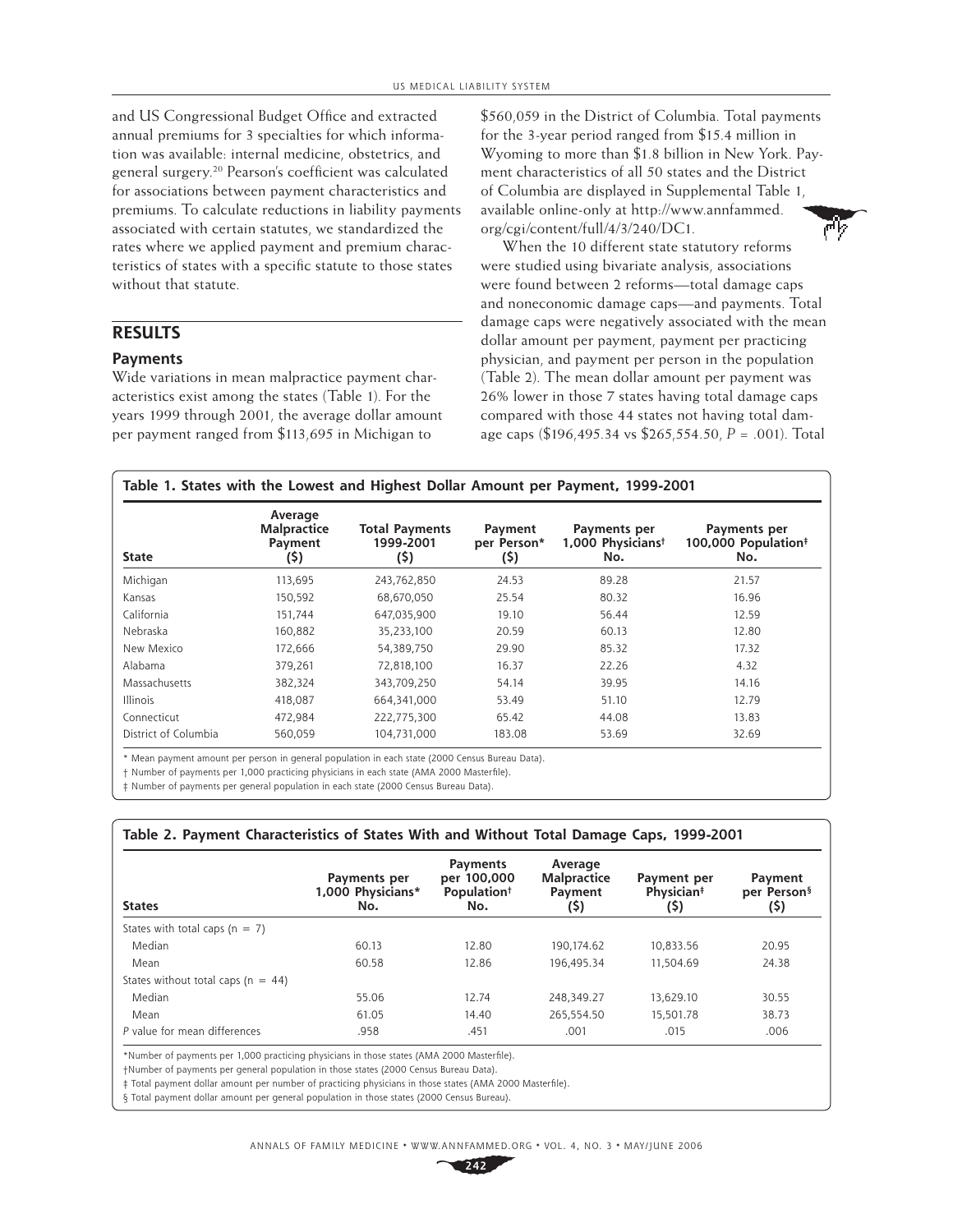damage caps were not associated with fewer numbers of payments per physician or per person.

Noneconomic damage caps were significantly associated with lower payments, including lower mean dollar amounts per payment, payment per practicing physician, and payment per person in the population (Table 3). The average amount per payment was 22% less for those states with noneconomic caps than it was for those states without noneconomic caps (\$219,225.98 vs \$279,849.86, *P* = .010). Controlling for the presence of total damage caps, this association remained statistically significant  $(P = .029)$ . When payments were divided by the state population, the dollar amount per person in the population was onethird less in states having noneconomic caps compared with states not having noneconomic caps  $$28.60$  vs \$42.02 per person,  $P = .047$ ). When controlled for total damage caps, these differences in number of payments per person were not statistically significant,  $P = 0.226$ . As with total caps, there was no difference between states with and without noneconomic damage caps in the number of payments made per physician or per person in the population. We then split noneconomic damage caps into hard and soft caps to see whether this distinction mattered. The amount per claim differed significantly between states not having a noneconomic damage cap and those having a hard noneconomic damage cap (\$279,849.86 vs  $$194,543.66; P = .008$ .

Of the other 8 tort reform statutes, we found that states with periodic payments had higher dollar amounts per payment, and states with excess coverage funds had lower dollar amounts per payment. When controlled for whether a state had total damage caps, however, these associations lost statistical significance.

After rate standardization for mean payment rate and amount, had those 31 states without noneconomic damage caps adopted the payment characteristics of those 20 states with noneconomic damage caps, we estimated a \$1.3 billion reduction in malpractice payments during the 3-year period (1999-2001). Likewise, had those 44 states without total damage caps adopted the payment characteristics of those states with total damage caps, we estimated a potential \$2.4 billion payment reduction during the 3 years. The estimated reductions during the 3-year period could be \$1.0 billion, \$2.8 billion, and \$5.1 billion if total caps of \$1 million, \$500K, and \$250K, were applied, respectively, to all payments.

#### **Liability Premiums**

Bivariate analysis for each of the 10 state statutes and physician malpractice premiums showed the strongest associations between total damage caps and lower premiums (Table 4). Total damage caps were associated with lower mean annual premiums for all 3 specialties, with obstetricians having the greatest savings (\$22,371.57 vs \$42,728.68, *P* <.001). Although undifferentiated noneconomic damage caps showed a trend toward lower physician liability premiums, this trend was not statistically significant (Table 4). When we further differentiated hard from soft noneconomic damage caps, we found that the premiums for obstetricians varied significantly (\$30,283.75 vs  $$45,740.88; P = .039$ ) (Table 5).

If those 44 states without total caps had premium rates of states with total caps, the potential annual premium savings for internists, general surgeons, and obstetricians could be \$711 million, \$270 million, \$815 million, respectively. Likewise, for those 31 states without noneconomic damage caps, the potential annual premium savings for internists, general surgeons, and obstetricians could be \$539 million, \$127 million, \$350 million, respectively.

| <b>States</b>                                | Payments per<br>1,000 Physicians*<br>No. | <b>Payments</b><br>per 100,000<br>Population <sup>†</sup><br>No. | Average<br><b>Malpractice</b><br>Payment<br>(\$) | Payment per<br>Physician <sup>#</sup><br>(\$) | Payment<br>per Person <sup>§</sup><br>(\$) |
|----------------------------------------------|------------------------------------------|------------------------------------------------------------------|--------------------------------------------------|-----------------------------------------------|--------------------------------------------|
| States with noneconomic caps ( $n = 20$ )    |                                          |                                                                  |                                                  |                                               |                                            |
| Median                                       | 56.79                                    | 13.38                                                            | 217,406.03                                       | 11.464.87                                     | 25.79                                      |
| Mean                                         | 62.74                                    | 13.84                                                            | 219.225.98                                       | 12.711.68                                     | 28.60                                      |
| States without noneconomic caps ( $n = 31$ ) |                                          |                                                                  |                                                  |                                               |                                            |
| Median                                       | 54.08                                    | 12.65                                                            | 254.058.74                                       | 16.940.11                                     | 31.25                                      |
| Mean                                         | 59.85                                    | 14.42                                                            | 279.849.86                                       | 16,399.28                                     | 42.02                                      |
| P value                                      | .691                                     | .776                                                             | .010                                             | .028                                          | .047                                       |

#### **Table 3. Payments in States With and Without Noneconomic Damage Caps, 1999-2001**

\*Number of payments per 1,000 practicing physicians in those states (AMA 2000 Masterfile).

†Number of payments per general population in those states (2000 Census Bureau Data).

‡ Total payment dollar amount per number of practicing physicians in those states (AMA 2000 Masterfi le).

§ Total payment dollar amount per general population in those states (2000 Census Bureau Data).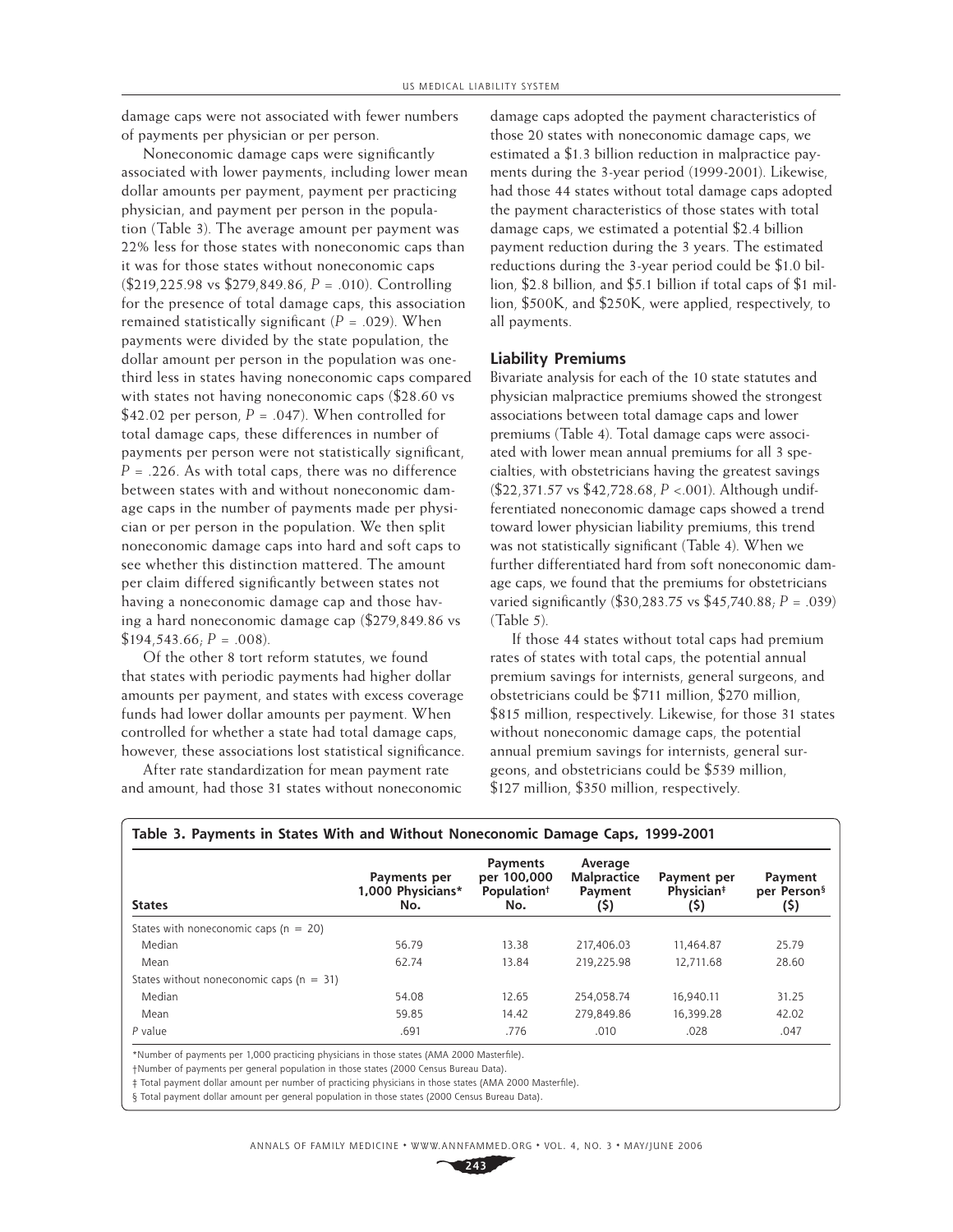| Table 4. Mean Annual Premiums by Specialty for States<br>With and Without Total and Noneconomic Caps, 2000 |                                             |                                                          |               |                                                             |                                                                |                    |  |  |  |  |
|------------------------------------------------------------------------------------------------------------|---------------------------------------------|----------------------------------------------------------|---------------|-------------------------------------------------------------|----------------------------------------------------------------|--------------------|--|--|--|--|
| <b>Specialty</b>                                                                                           | <b>States With Total</b><br>Caps (n = $7$ ) | <b>States Without</b><br><b>Total Caps</b><br>$(n = 44)$ | <b>Values</b> | <b>States With</b><br><b>Noneconomic Caps</b><br>$(n = 20)$ | <b>States Without</b><br><b>Noneconomic Caps</b><br>$(n = 31)$ | P<br><b>Values</b> |  |  |  |  |
| Internal medicine                                                                                          | 4,519.86                                    | 7.447.00                                                 | .015          | 6,461.65                                                    | 7.421.74                                                       | .427               |  |  |  |  |
| General surgery                                                                                            | 16,912.14                                   | 24,516.93                                                | .051          | 22.244.62                                                   | 24,092.16                                                      | .665               |  |  |  |  |
| <b>Obstetrics</b>                                                                                          | 22.371.57                                   | 42.728.68                                                | .001          | 36,051.81                                                   | 42.171.97                                                      | .371               |  |  |  |  |

#### **Table 5. Mean Annual Premiums by Specialty for States With and Without Hard or Soft Noneconomic Caps, 2000**

|                   | <b>States With Hard</b>         | <b>States With Soft</b>        | <b>States Without</b>                 | P Valuest            |                    |
|-------------------|---------------------------------|--------------------------------|---------------------------------------|----------------------|--------------------|
| <b>Specialty</b>  | Noneconomic Caps*<br>$(n = 12)$ | Noneconomic Caps*<br>$(n = 8)$ | <b>Noneconomic Caps</b><br>$(n = 31)$ | Hard vs<br>Soft Caps | Hard vs<br>No Caps |
| Internal medicine | 5.814.75                        | 7.432.00                       | 7.421.74                              | .157                 | .430               |
| General surgery   | 20,653.08                       | 25,304.50                      | 24,092.16                             | .157                 | .446               |
| Obstetrics        | 30.283.75                       | 45.740.88                      | 42.171.97                             | .039                 | .081               |

Note: *P* values for soft vs no caps >.1.

 $*$  Hard caps = caps without any exceptions; soft caps = caps with exceptions.

† Mann-Whitney U test for hard vs soft caps and hard vs no caps.

## **DISCUSSION**

This study is the first to use the most comprehensive national medical liability payment data available to investigate the relationships between 10 specific state tort statutory reforms and malpractice payments and premiums. For the years 1999 through 2001, total and noneconomic damage caps were associated with lower dollar amounts per payment, confirming findings from smaller and less-recent studies.<sup>8-10</sup> An important new finding is the association between total caps and lower insurance premiums; there is a suggestion that hard noneconomic damage caps are also associated with lower insurance premiums. This association is not surprising and calls into serious question the argument that recent increases in medical liability premiums are unrelated to payments. Currently, there remains considerable discourse regarding the multiple factors influencing the financial losses seen by malpractice carriers (eg, market cycle, claims severity and frequency, investment returns) and associations with rises in premiums.<sup>21</sup>

It is important to begin a discussion of limitations of this study by stating the controversies that surround the NPDB.<sup>22</sup> In 2000, the General Accounting Office made recommendations regarding the limitations of the NPDB, especially with regard to its findings of delayed submissions (more than 30-day delays), miscoding of information, lack of information about nonphysician clinicians, and systems' use of the corporate shields to avoid reporting. Our use of aggregate data from a 3-year period minimizes issues around submission

delays, we did not use specific claims information (subject to coding errors), and we were interested only in payments by physician clinicians. NPDB data represent payments made only on behalf of individual practitioners; therefore, we were unable to include payments made on behalf of corporations (eg, corporate shield technicality) or errors in double reporting. Despite these limitations of the NPDB, it remains the most complete source of payment data available.

None of the tort statutory reforms we studied was associated with lower rates of payments (ie, fewer payments per physician or per population). Because the NPDB is a repository for payments and not claims, claims that do not result in payments are not reported. Accordingly, some reforms may be associated with lower claims rates, an association that cannot be tested using the NPDB. There are instances in which the NPDB may report multiple payments for one claim (ie, by the insurance company as well as a state fund) in those states that have excess coverage funds. To ensure that mean dollar amounts per payment were not falsely decreased in states with excess coverage funds and caps, we repeated the analysis removing all 10 states with excess coverage funds and found that the same relationships between total caps and noneconomic caps and lower mean claim payment remained significant. Likewise, the association between total caps and lower premiums for obstetricians remained significant.

Conclusions of causation must be made cautiously because of complex, interacting, and other unmeasured

**244**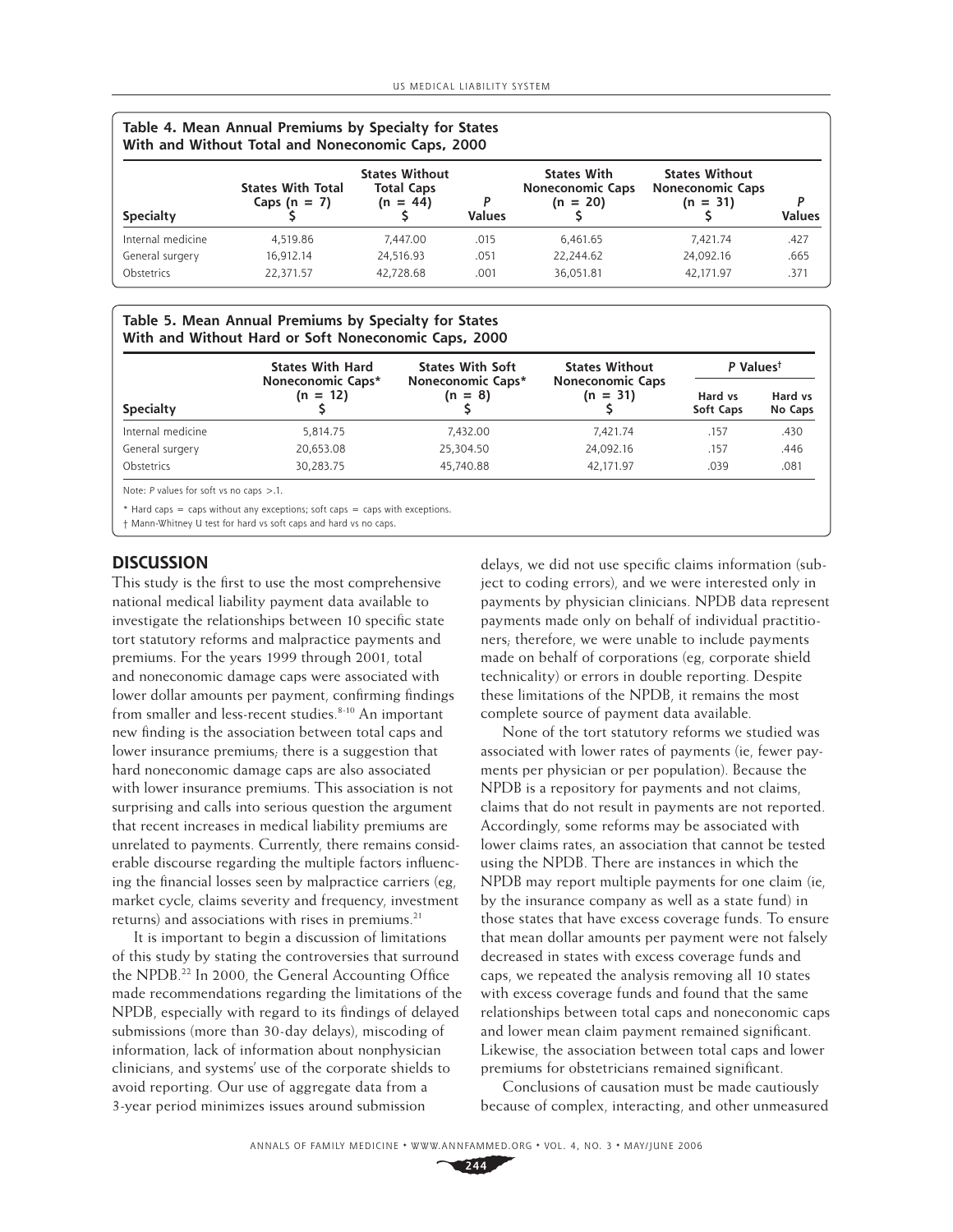factors. For example, the nonsignificant tendency for states mandating periodic payments to have higher malpractice payments might not mean that this reform leads to higher payments; rather, it might mean that states with high payouts have acknowledged a need to allow defendants to pay large awards over time. The lower payments and premiums in the 7 states that had total caps show a strong association between payments and caps despite a small sample size. Using dichotomous variables to describe other laws with subtle variations and major exceptions, however, may actually bias against finding significant associations where they may in fact exist, as any outcome differences are averaged.<sup>23</sup> As a result of this concern, we chose to define and analyze hard and soft noneconomic damage caps separately.

Although other tort reform statutes showed tendencies toward lower payments, significance vanished when we controlled for total damage caps. This finding may reflect an overwhelming effect of total damage caps on payments. Alternatively, as argued in a June 2004 Congressional Budget Office report, analyzing the effects of individual statutes is complicated by an inherent difficulty in controlling for other unmeasured differences between states; these differences may have important effects on premiums.<sup>24</sup> In fact, Thorpe's recent analysis showed that the presence of caps is associated with lower physician malpractice premiums.<sup>21</sup>

Our estimates of payment reductions were limited to the direct savings, probably underestimating the financial impact of caps. Reductions in other indirect costs of litigation could generate considerable savings, as payments represent only a fraction of the total costs of medical liability.<sup>25</sup> Our analysis supports the Congressional Budget Office estimates that tort reforms could increase federal revenues by \$3 billion and save \$14.9 billion over the next 10 years while reducing physician premiums by 25% to 30%.26

Given a sample size of 51, this study is at risk of poor power to detect significant associations. We chose to use a traditional standard of 95% certainty but recognize that policy makers may not need such a rigorous standard and may be comfortable with a lower threshold of certainty, in which case other associations between reforms and malpractice payments might bear further scrutiny.

Time lags also presented a limitation; time from statute enactment to effective date varied from immediately to several months, and time from a statute's effective date to actual legal application could be years. Because most statutory reforms in the 1990s were enacted in the few years before 1999, we coded statute enactment as of January 1999 and analyzed payments made during the 3 subsequent years (1999-2001) in an

effort to capture paid claims most likely affected by the statute. Future analyses could quantify payments and premiums before and after statute enactment to establish trends that may be explained by statute application.

Cost containment is certainly not the only goal of tort reform. The current medical liability tort system has failed clinicians and patients as a mechanism of rational compensation for injury and of improving the quality of care.27 The wide state-to-state variations in payments imply a lack of equitable compensation for injured patients. Previous studies have substantiated this failing and proposed innovative options for the malpractice tort system to promote justice and improve care.<sup>28</sup> The United States could also learn from international models. In Spain, for example, the medical society and regional health service worked together to institute new systems to provide insurance coverage, professional education, and advice for physicians while continuing to protect and respect the rights of patients.<sup>29</sup> Sweden has a no-fault system, which has been considered a model for US reform.30 For the United States, the sizable financial savings associated with total and noneconomic damage caps accrue not only to physicians but also to insurers, employers, and patients who ultimately bear these costs. Moving the current policy debates toward finding a broader solution to the inequities in our current liability system would mean that reform efforts would include strategies aimed at improving the quality and safety of the health system.

**To read or post commentaries in response to this article, see it online at http://www.annfammed.org/cgi/content/full/4/3/240.** 

**Key words:** Liability, legal; malpractice; legal liability, premiums; cost control; insurance, liability

Submitted July 20, 2005; submitted revised December 4, 2005; accepted December 15, 2005.

**Funding support:** This research was performed by the Robert Graham Center funded by the American Academy of Family Physicians.

**Disclaimer:** The authors of this article are responsible for its contents. The information and opinions contained in research from The Robert Graham Center do not necessarily reflect the views or policy of The American Academy of Family Physicians. The views in this paper are the authors'.

**Acknowledgments:** The authors wish to thank Kimberly Horvath for her review of state malpractice tort statutes and advice on this manuscript, Lisa S. Klein for her assistance in manuscript preparation, and William Taylor for his advice on literature and database searching.

#### **References**

1. Office of Assistant Secretary for Planning and Evaluation. Department of Health and Human Services. Confronting the new health care crisis: improving health care quality and lowering costs by fixing our medical liability system. 2002. Available at: http://aspe.hhs. gov/daltcp/reports/litrefm.htm. Accessed: 7 March 2005.

ANNALS OF FAMILY MEDICINE ✦ WWW.ANNFAMMED.ORG ✦ VOL. 4, NO. 3 ✦ MAY/JUNE 2006